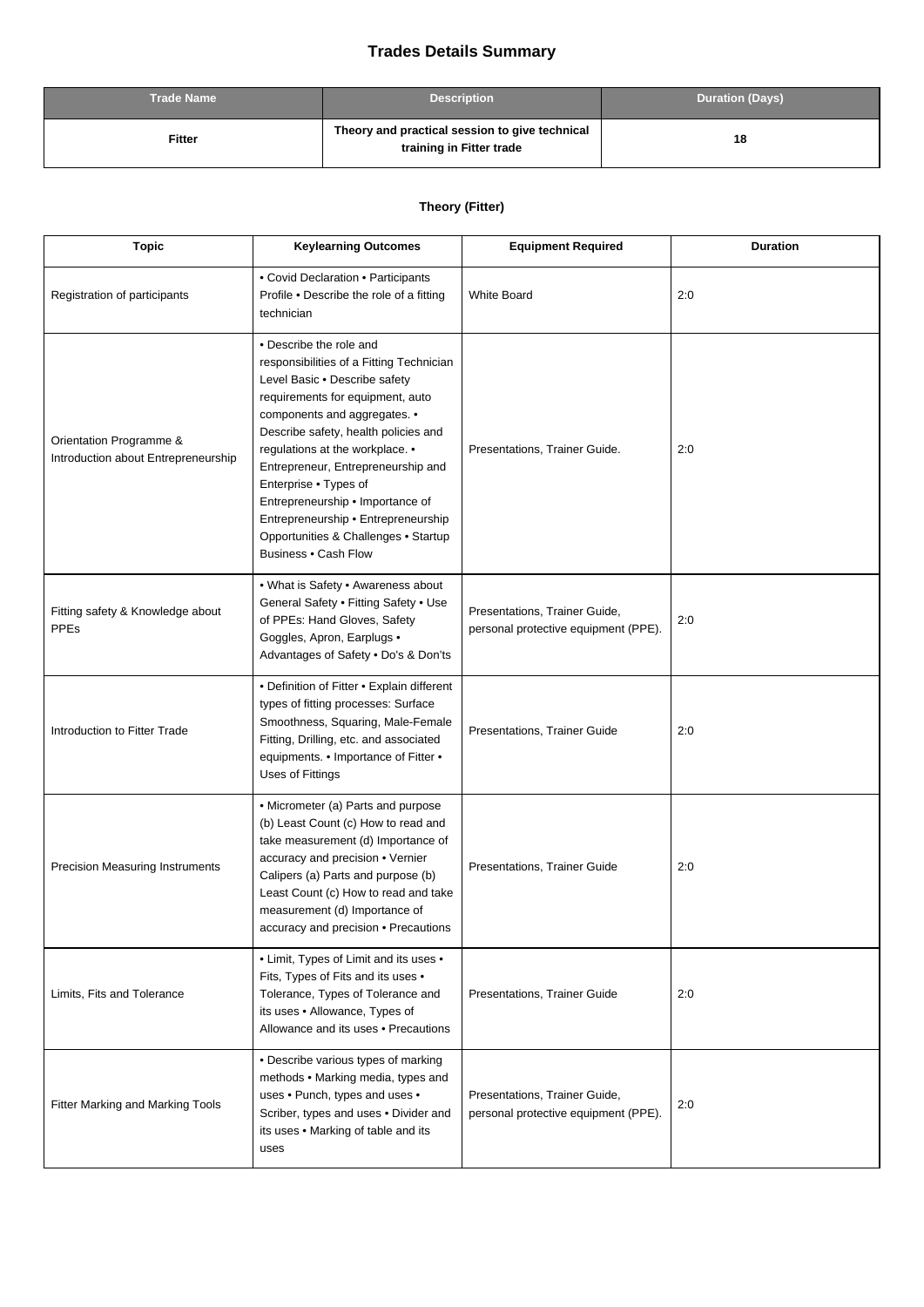| <b>Fitter Hand Tools</b>                        | • Describe various types of hand tools<br>• Hammers, its types and uses •<br>Vises, its types and uses . Clamps,<br>their types and uses . Screw Drivers,<br>its types and uses . Wrenches and<br>Spanners, their types and uses .<br>Pliers, its types and uses                                                                             | Presentations, Trainer Guide,<br>personal protective equipment (PPE).                   | 2:0 |
|-------------------------------------------------|----------------------------------------------------------------------------------------------------------------------------------------------------------------------------------------------------------------------------------------------------------------------------------------------------------------------------------------------|-----------------------------------------------------------------------------------------|-----|
| <b>Fitter Cutting Tools</b>                     | • Describe various types of cutting<br>tools . Chisels, its types and uses .<br>Chipping operation and methods .<br>Files, its types and uses . Filing<br>operation and methods . Hacksaw<br>Frame and its types . Hacksaw Blade<br>and its types . Hacksawing operation,<br>methods and precautions . Chipping<br>operations as per drawing | Presentations, Trainer Guide,<br>personal protective equipment (PPE).                   | 2:0 |
| Drilling, Tapping, and Reaming                  | • Drill, and its types • Drill machines<br>and their types . Methods of Drilling<br>Operation • Reamer, and its types •<br>Methods of Reaming . Tap, and its<br>types • Methods of Tapping •<br>Precautions                                                                                                                                  | Presentations, Trainer Guide,<br>personal protective equipment (PPE).                   | 2:0 |
| Method of Threading with Dieing and<br>Scraping | . Die, and its types . Die Stock and its<br>types . Methods of Threading .<br>Scraper, and its types . Methods of<br>Scraping on flat surface . Precautions                                                                                                                                                                                  | Training Kit (Presentations, Trainer<br>Guide), personal protective<br>equipment (PPE). | 2:0 |
| <b>Financial Management</b>                     | • Financial Management • Resources<br>/ Fund availability by Bank                                                                                                                                                                                                                                                                            | Presentations, White Board                                                              | 2:0 |
| Doubt Clearing                                  | • Feed Back • Group discussion                                                                                                                                                                                                                                                                                                               | Presentations, White Board                                                              | 2:0 |
| Valedictory                                     | • Work Ethics • Personal Financial<br>Planning • Health                                                                                                                                                                                                                                                                                      | Presentations, White Board                                                              | 2:0 |
| <b>Effective Communication</b>                  | • Subordinates • Peers • Superiors •<br>Customers                                                                                                                                                                                                                                                                                            | Audio-Video                                                                             | 5:0 |
| <b>First Aid</b>                                | • Electrocution • Cut • Bleeding •<br>Faint . Bandage . Resuscitation .<br>Ambulance                                                                                                                                                                                                                                                         | Audio-Video                                                                             | 4:0 |
| <b>Material Handling</b>                        | • Movement of Raw Material •<br>Movement of Finished Material •<br>Waste Segregation . Cleanliness .<br>Stacking                                                                                                                                                                                                                             | Audio-Video                                                                             | 3:0 |
| Fitting Measuring Tools and Units               | • Knowledge of Measuring tools and<br>units • Measurement and different<br>types of measuring tools . Steel Rule,<br>types and its uses . Try square, types<br>and its uses . Calipers, types and its<br>uses . Measuring units: M.K.S.,<br>C.G.S. and F.P.S. • Precautions                                                                  | Presentations, Trainer Guide                                                            | 2:0 |

#### **Practical (Fitter)**

| Topic                   | <b>Keylearning Outcomes</b>                        | <b>Equipment Required</b>                                                                | <b>Duration</b> |
|-------------------------|----------------------------------------------------|------------------------------------------------------------------------------------------|-----------------|
| <b>Fitter Practical</b> | • Filing and Squaring of Job as per<br>drawing     | MS plate, flat files, calipers, steel rule<br>and try square                             | 5:0             |
| <b>Fitter Practical</b> | • Hacksawing and Stepping of Job as<br>per drawing | MS Plate, Hacksaw frame with blade,<br>flat files, caliper, steel rule and try<br>square | 5:0             |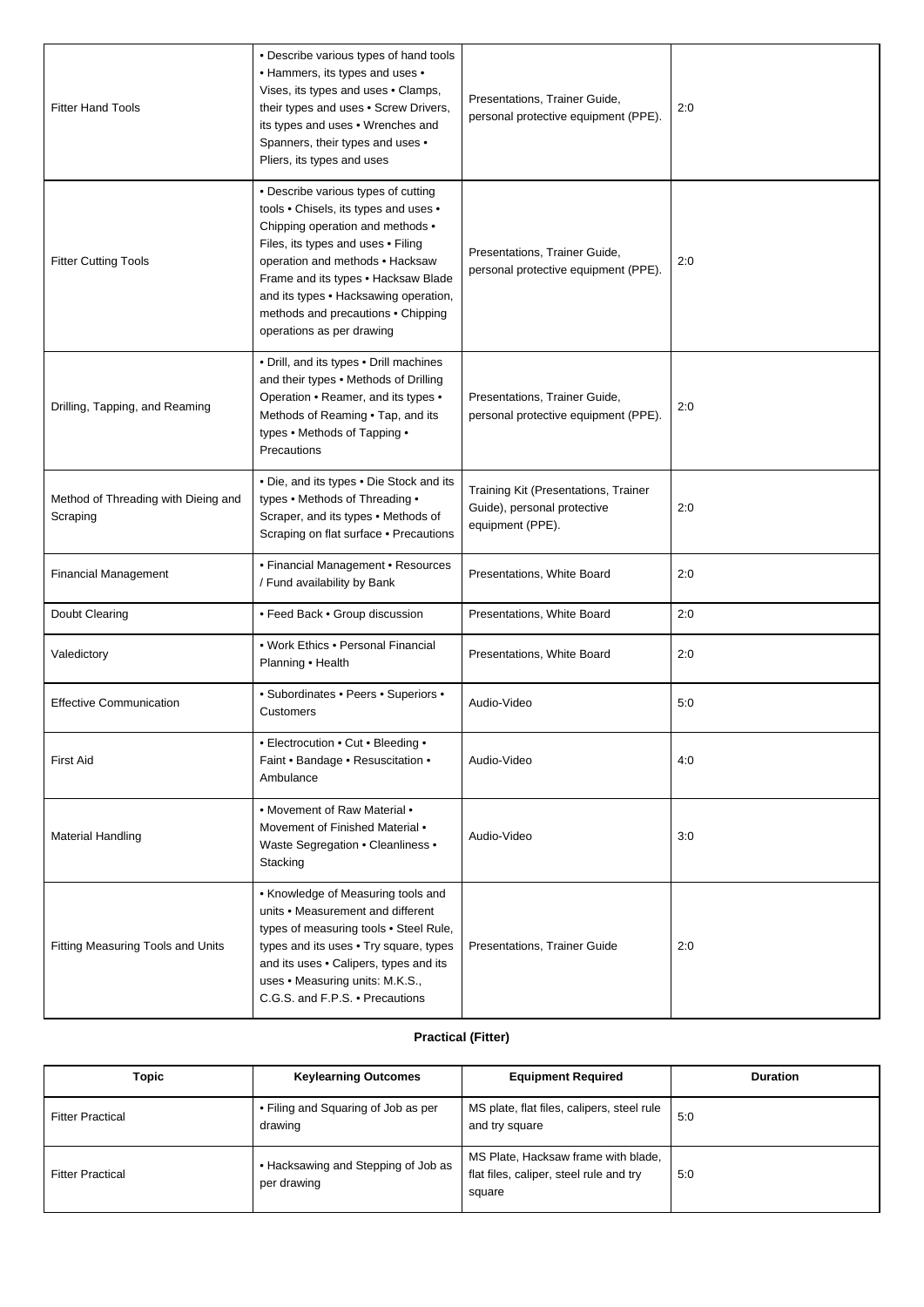| <b>Fitter Practical</b> | • Types of cutting (triangular, square<br>and rectangular) and filing as per<br>drawing | MS Plate, Hacksaw frame with blade,<br>flat, square and triangular files,<br>Vernier caliper, micrometer, steel rule<br>and try square        | 6:0 |
|-------------------------|-----------------------------------------------------------------------------------------|-----------------------------------------------------------------------------------------------------------------------------------------------|-----|
| <b>Fitter Practical</b> | • Male-Female Fitting (T-Fitting) of<br>job as per drawing                              | MS Plate, Hacksaw frame with blade,<br>flat, square and triangular files,<br>Vernier caliper, micrometer, steel rule<br>and try square        | 8:0 |
| <b>Fitter Practical</b> | • Male-Female Fitting (Round Fitting)<br>of job as per drawing                          | MS Plate, hacksaw frame with blade.<br>flat file, round, half-round file, steel<br>rules, Punch, Scriber, Divider, try<br>square and calipers | 8:0 |
| <b>Fitter Practical</b> | • Male-Female Fitting (V-Fitting) of<br>job as per drawing                              | MS Plate. Hacksaw frame with blade.<br>bench vise, clamps, , hammer, flat<br>and triangular files, steel rule and try<br>square               | 8:0 |
| <b>Fitter Practical</b> | • Filing, Drilling, Reaming and<br>Tapping of Job as per drawing                        | MS Plate, caliper, flat files, Drill and<br>Drill Machine, Reamer, Tap, Vernier<br>Calipers, Micrometer, and try square                       | 6:0 |
| <b>Fitter Practical</b> | • Threading on Pipe as per drawing •<br>Scraping of Job as per drawing                  | MS Plate, caliper, flat files, Die, Die<br>Stock, Scraper, Vernier Calipers,<br>Micrometer, and try square                                    | 6:0 |
| Practical               | • Chipping operations as per drawing                                                    | MS Plate, chisel, flat files, hammer,<br>hacksaw frame and blade, steel rule,<br>bench vise, clamps                                           | 6:0 |

| <b>Trade Name</b> | <b>Description</b>                                                             | <b>Duration (Days)</b> |
|-------------------|--------------------------------------------------------------------------------|------------------------|
| <b>Electrical</b> | Theory and practical session to give technical<br>training in Electrical trade | 18                     |

## **Theory (Electrical)**

| <b>Topic</b>                                                   | <b>Keylearning Outcomes</b>                                                                                                                                                                                                                                                                                                                                                                                                                                              | <b>Equipment Required</b>                 | <b>Duration</b> |
|----------------------------------------------------------------|--------------------------------------------------------------------------------------------------------------------------------------------------------------------------------------------------------------------------------------------------------------------------------------------------------------------------------------------------------------------------------------------------------------------------------------------------------------------------|-------------------------------------------|-----------------|
| Registration of participants                                   | · Self-declaration of Covid-19<br>measures guidelines • Participants<br>Profile. • Describe the role of an<br>Electrical Technician.                                                                                                                                                                                                                                                                                                                                     | White Board                               | 2:0             |
| <b>Financial Management</b>                                    | • Financial Management. • Financing<br>by banks or others (NGO/CSR). •<br>Electrical Equipments.                                                                                                                                                                                                                                                                                                                                                                         | Power Point Presentations, White<br>Board | 2:0             |
| Orientation Programme &<br>Introduction about Entrepreneurship | • Describe the role and<br>responsibilities of an Electrical<br>Technician Level Basic. • Describe<br>safety requirements for equipment,<br>auto components and aggregates. •<br>Describe safety, health policies and<br>regulations at the workplace. •<br>Entrepreneur, Entrepreneurship and<br>Enterprise. • Types of<br>Entrepreneurship. • Importance of<br>Entrepreneurship. • Entrepreneurship<br>Opportunities & Challenges. • Startup<br>Business. • Cash Flow. | <b>Power Presentations</b>                | 2:0             |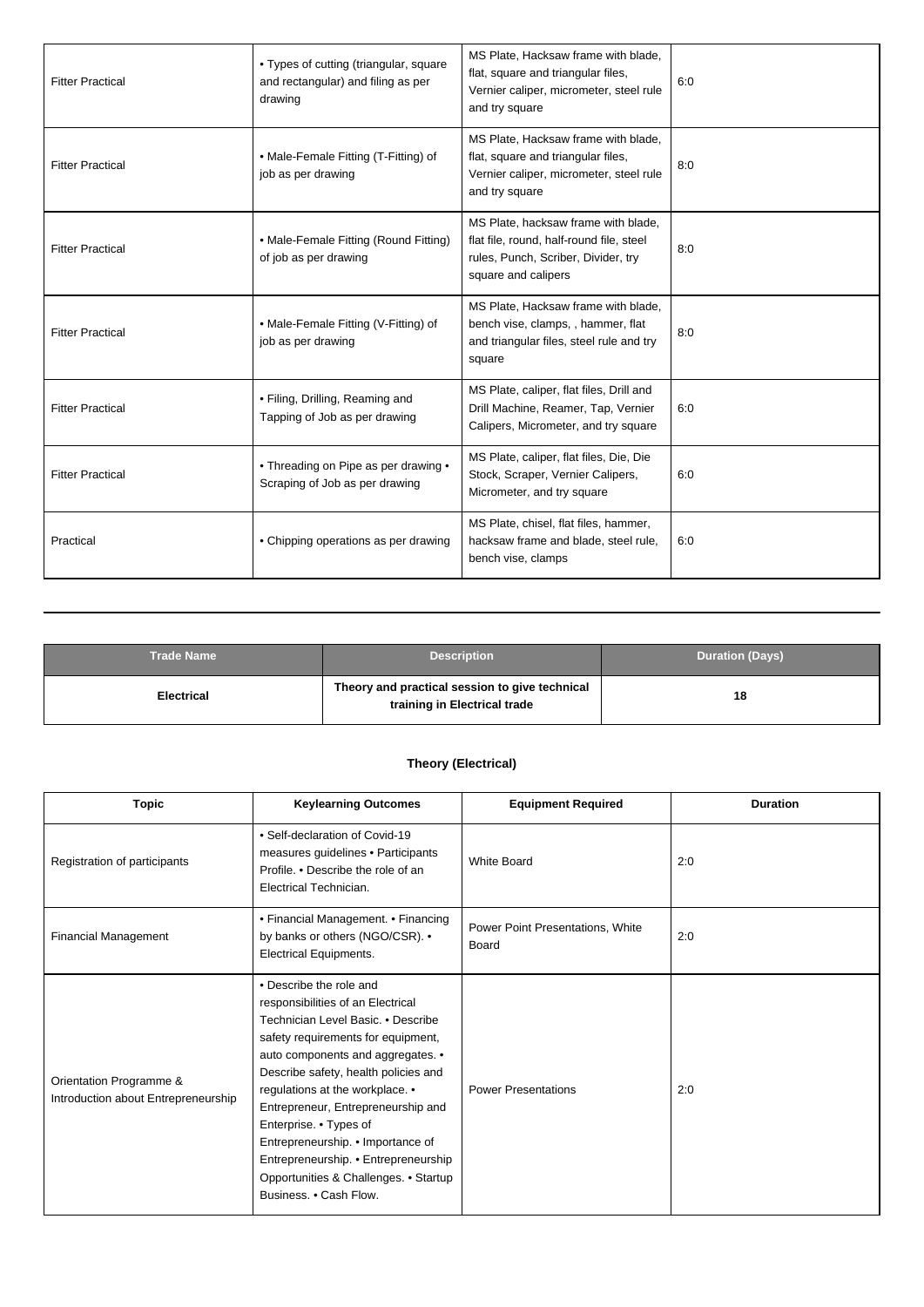| Electrical safety & Knowledge about<br><b>PPEs</b>                      | • What is Safety? • Awareness about<br>General Safety. . Electrical Safety. .<br>Use of PPEs. • Advantages of Safety.<br>• Do's & Don'ts.                                                                                                                                                                                                                                                                                                                                                                                                                                                                                                                                                                                                                                                                                                                                                                                                                                                                                             | <b>Power Presentations</b>                  | 2:0  |
|-------------------------------------------------------------------------|---------------------------------------------------------------------------------------------------------------------------------------------------------------------------------------------------------------------------------------------------------------------------------------------------------------------------------------------------------------------------------------------------------------------------------------------------------------------------------------------------------------------------------------------------------------------------------------------------------------------------------------------------------------------------------------------------------------------------------------------------------------------------------------------------------------------------------------------------------------------------------------------------------------------------------------------------------------------------------------------------------------------------------------|---------------------------------------------|------|
| Introduction of Electricity                                             | • Brief about electrical Trade. •<br>Introduction of Electricity. . Basic<br>knowledge of Electricity. • Important<br>Symbols used in Electricity. •<br>Knowledge of general Electrical<br>Instruments . Knowledge about<br>Resistance, Inductance &<br>Capacitance                                                                                                                                                                                                                                                                                                                                                                                                                                                                                                                                                                                                                                                                                                                                                                   | <b>Power Presentations</b>                  | 1:30 |
| Carry out wall chasing and external<br>threading on MS conduit          | • Brief about electrical wirings and<br>methods adopted in electrification of<br>buildings. • Electrical fixtures used in<br>electrical wiring works. • Procedure of<br>measurement and marking. •<br>Standard method of wall chasing and<br>necessary precautions to be taken<br>during the activity. • Power tools and<br>hand tools required for wall chasing. •<br>Common accessories used for fixing<br>of conduits. • Safety precautions /<br>PPE's used in wall chasing and<br>conduit fixing. • Systems of Conduit<br>fixing using appropriate accessories.<br>• Brief about specification of conduits<br>and their use. • Standard<br>housekeeping practices post wall<br>chasing work. • Standard procedure<br>of handling & storing of electrical<br>materials required for wiring works. •<br>How to carry out threading on MS<br>conduits. • Tools & equipment's used<br>for threading work. • Installation of<br>Switch Board & wiring material. •<br>Installation MCB & Distribution Box. •<br>Determination of Loads. | <b>Power Presentations</b>                  | 1:30 |
| House hold gadgets Tube light,<br>Ceiling Fan & Regulator               | • Knowledge of circuit diagrams and<br>electrical code/specification of the<br>electrical equipment. • Tube light. •<br>Ceiling Fan. • Regulator.                                                                                                                                                                                                                                                                                                                                                                                                                                                                                                                                                                                                                                                                                                                                                                                                                                                                                     | <b>Power Presentations</b>                  | 1:30 |
| House hold gadgets Iron, Heater<br><b>Theory Duration</b>               | • Knowledge of circuit diagrams and<br>electrical code/specifications of the<br>electrical equipment . Knowledge of<br>loads in kW, Current in Amperes and<br>Energy consumption in KWH for each<br>appliances. • Electric Iron (Normal &<br>Automatic). • Electric Heater.                                                                                                                                                                                                                                                                                                                                                                                                                                                                                                                                                                                                                                                                                                                                                           | <b>Power Presentations</b>                  | 2:0  |
| House hold gadgets Iron, Heater<br><b>Theory Duration</b>               | • Knowledge of circuit diagrams and<br>electrical code/specifications of the<br>electrical equipment . Knowledge of<br>loads in kW, Current in Amperes and<br>Energy consumption in KWH for each<br>appliances. • Electric Iron (Normal &<br>Automatic). • Electric Heater.                                                                                                                                                                                                                                                                                                                                                                                                                                                                                                                                                                                                                                                                                                                                                           | <b>Power Point Presentations</b>            | 2:0  |
| House hold gadgets Table Fan<br>Desert / Room Cooler Theory<br>Duration | • Knowledge of circuit diagrams and<br>electrical code/specifications of the<br>electrical equipment . Understand the<br>capacity in kW, load in Amperes and<br>power consumption in KWH for each<br>appliance . Table Fan . Desert/<br>Room Cooler                                                                                                                                                                                                                                                                                                                                                                                                                                                                                                                                                                                                                                                                                                                                                                                   | Power Point Presentations, Trainer<br>Guide | 1:30 |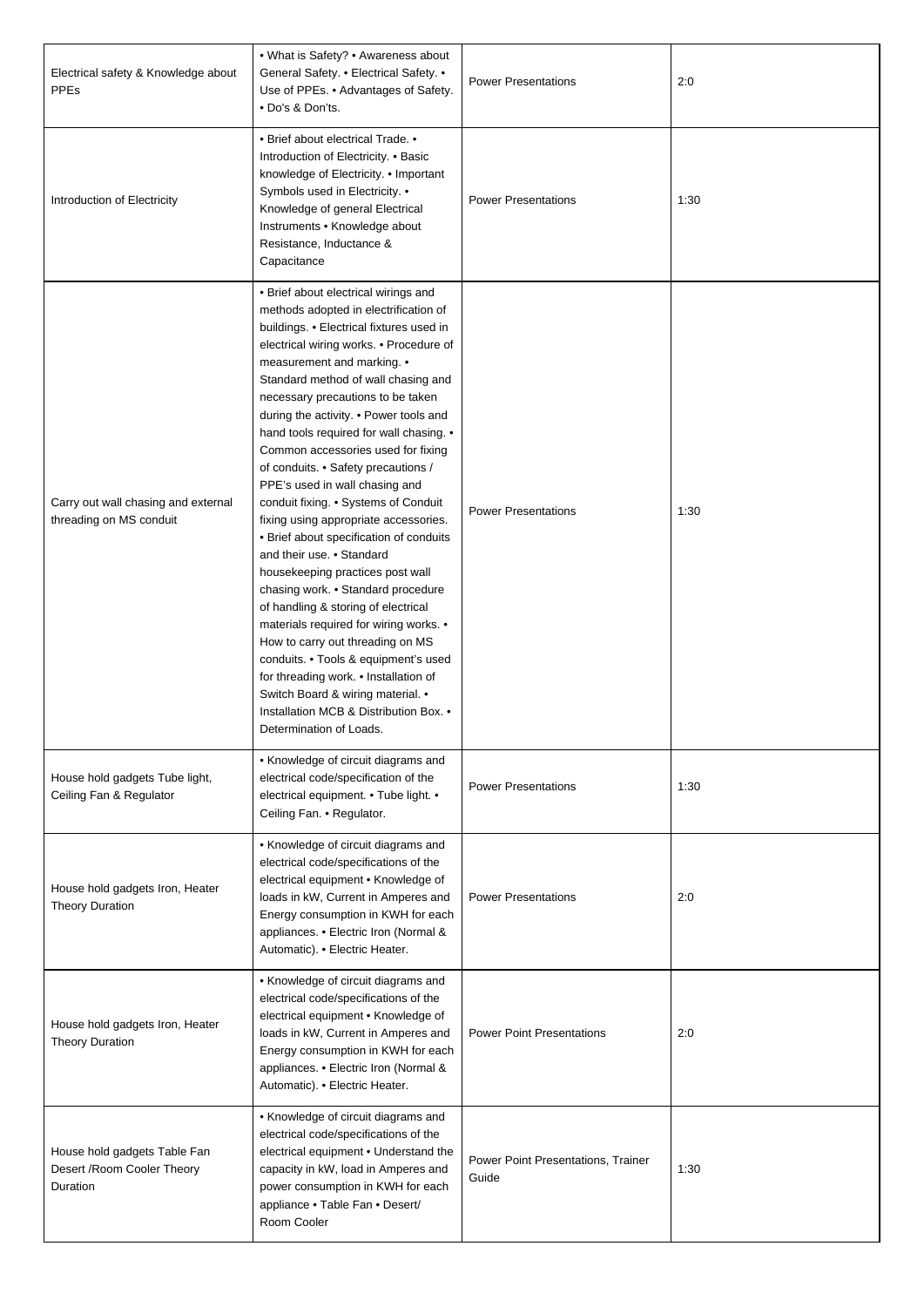| House hold gadgets Motors                                    | • Knowledge of circuit diagrams and<br>electrical code/specifications of the<br>electrical equipment . Understand<br>how a rotating field is developed in<br>single phase motor. • Understand the<br>significance of the number of poles in<br>motor winding for speed and<br>connections for change of direction. •<br>Various types of winding wires, their<br>gauge and insulating materials for<br>motor winding. • Types of Motors and<br>its uses. • Winding of a Motor i.e.<br>(Ceiling Fan).                                                                                                                                                                                                                                                                                                                                                                                                                                                                                  | <b>Power Point Presentations</b> | 1:30 |
|--------------------------------------------------------------|---------------------------------------------------------------------------------------------------------------------------------------------------------------------------------------------------------------------------------------------------------------------------------------------------------------------------------------------------------------------------------------------------------------------------------------------------------------------------------------------------------------------------------------------------------------------------------------------------------------------------------------------------------------------------------------------------------------------------------------------------------------------------------------------------------------------------------------------------------------------------------------------------------------------------------------------------------------------------------------|----------------------------------|------|
| Controlling Equipment of a Motor<br>Starter (DOL/Star Delta) | • Knowledge of circuit diagrams and<br>electrical code/specifications of the<br>electrical equipment . DOL Starter. .<br>Star Delta Starter.                                                                                                                                                                                                                                                                                                                                                                                                                                                                                                                                                                                                                                                                                                                                                                                                                                          | <b>Power Point Presentations</b> | 2:0  |
| Staircase and Godown Wiring                                  | • Brief about staircase & Godown<br>Wiring with sketch or drawing. •<br>Electrical fixtures used in electrical<br>wiring works. . Procedure of<br>measurement and marking. •<br>Standard method of wall chasing and<br>necessary precautions to be taken<br>during the activity. . Power tools and<br>hand tools required for wall chasing. •<br>Common accessories used for fixing<br>of conduits. • Safety precautions /<br>PPE's used in wall chasing and<br>conduit fixing. • Systems of Conduit<br>fixing using appropriate accessories.<br>· Brief about specification of conduits<br>and their use. • Standard<br>housekeeping practices post wall<br>chasing work. • Standard procedure<br>of handling and storing of electrical<br>materials required for wiring works. •<br>How to carry out threading on MS<br>conduits. • Tools and equipment's<br>used for threading work. • Installation<br>of Switch Board & wiring material. •<br>Stair Case Wiring. . Godown Wiring. | <b>Power Point Presentations</b> | 2:0  |
| Inverter, UPS, Battery                                       | • Brief about UPS/Inverter & their<br>circuit connections, • Power backup<br>develop in case of supply failure, •<br>Determination of capacity of Battery •<br>Size and Capacity Calculation for a<br>load . Specific health and safety<br>precautions which must be taken<br>when carrying out repair and<br>maintenance, associated hazards,<br>working at heights and PPE's must<br>be worn . Service warranty of<br>electrical gadgets, opening of<br>company's seal and authorization                                                                                                                                                                                                                                                                                                                                                                                                                                                                                            | <b>Power Point Presentations</b> | 2:0  |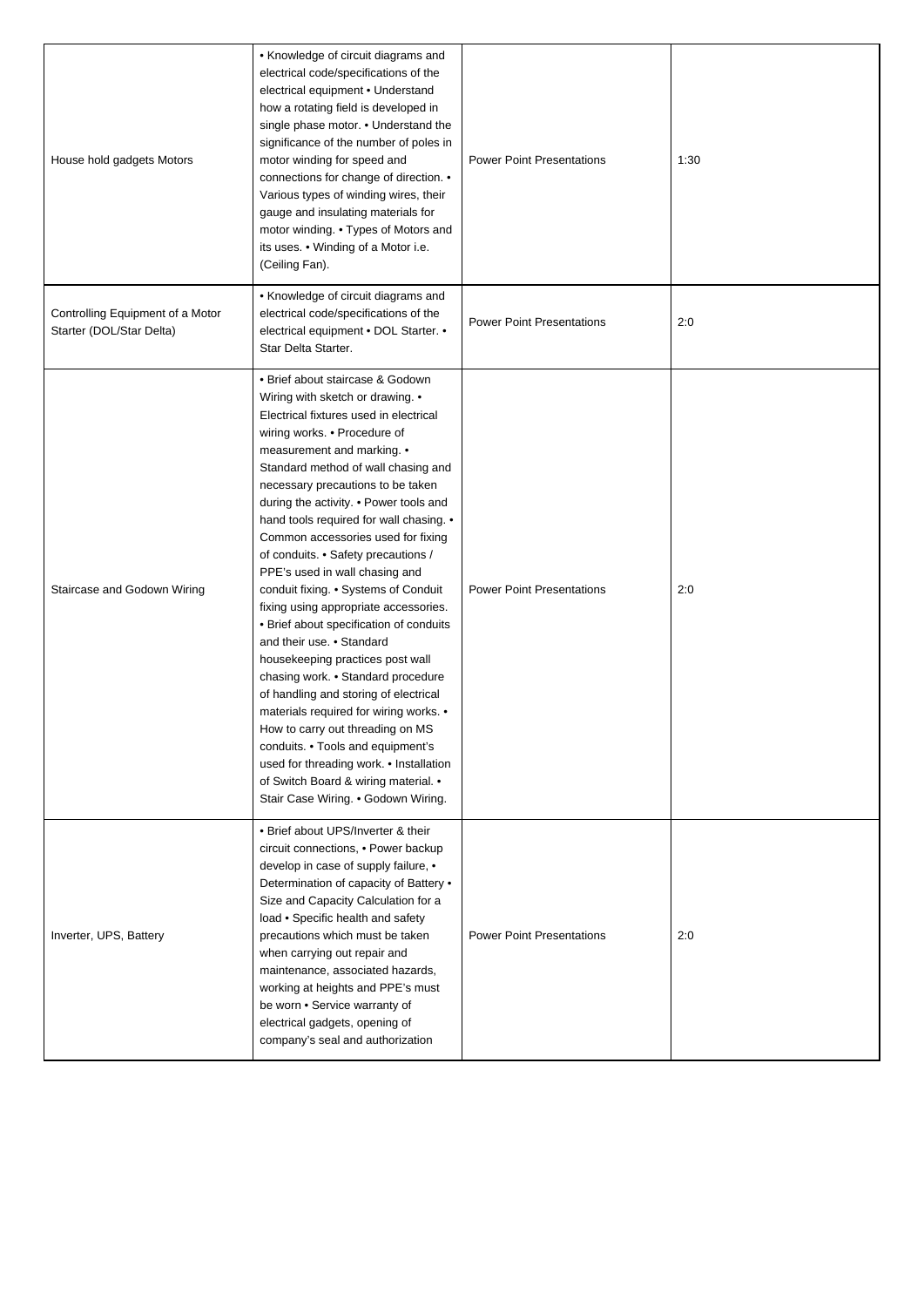| Battery Charger, Choke &<br>Condenser, Diode and Transformer | • Brief about Charger, Choke &<br>Condenser, Diode & Transformer. •<br>Circuit Diagram of a Common<br>Charges & their connections. • Power<br>backup develop in case of supply<br>failure, • Specific health and safety<br>precautions which must be taken<br>when carrying out repair and<br>maintenance, associated hazards,<br>working at heights and PPE's must<br>be worn. • Service warranty of<br>electrical gadgets, opening of<br>company's seal and authorization. | <b>Power Point Presentations</b>          | 1:30 |
|--------------------------------------------------------------|------------------------------------------------------------------------------------------------------------------------------------------------------------------------------------------------------------------------------------------------------------------------------------------------------------------------------------------------------------------------------------------------------------------------------------------------------------------------------|-------------------------------------------|------|
| Valedictory                                                  | • Work Ethics. • Personal Financial<br>Planning. • Health.                                                                                                                                                                                                                                                                                                                                                                                                                   | Power Point Presentations, White<br>Board | 2:0  |
| <b>Effective Communication</b>                               | · Subordinates. • Peers. • Superiors. •<br>Customers.                                                                                                                                                                                                                                                                                                                                                                                                                        | Audio-Video                               | 5:0  |
| <b>First Aid</b>                                             | • Electrocution. • Cut. • Bleeding. •<br>Faint. • Bandage. • Resuscitation. •<br>Ambulance.                                                                                                                                                                                                                                                                                                                                                                                  | Audio-Video                               | 4:0  |
| <b>Material Handling</b>                                     | • Movement of Raw Material. •<br>Movement of Finished Material. •<br>Waste Segregation. • Cleanliness. •<br>Stacking.                                                                                                                                                                                                                                                                                                                                                        | Audio-Video                               | 3:0  |

### **Practical (Electrical)**

| <b>Topic</b>                                                  | <b>Keylearning Outcomes</b>                                                                                                                                                                                                                                                                                                                                                                                                                                                                                                                                                                                                                                               | <b>Equipment Required</b>                                                                                                                                                                                                       | <b>Duration</b> |
|---------------------------------------------------------------|---------------------------------------------------------------------------------------------------------------------------------------------------------------------------------------------------------------------------------------------------------------------------------------------------------------------------------------------------------------------------------------------------------------------------------------------------------------------------------------------------------------------------------------------------------------------------------------------------------------------------------------------------------------------------|---------------------------------------------------------------------------------------------------------------------------------------------------------------------------------------------------------------------------------|-----------------|
| <b>Measurement of Resistance</b>                              | Measurement of Resistance of Series<br>Circuit • Measurement of Resistance<br>of Parallel Circuit • Measurement of<br><b>Resistance of Mixed Circuit</b>                                                                                                                                                                                                                                                                                                                                                                                                                                                                                                                  | Multi-Trainer Kit & leads of Red.<br>Yellow, Blue & Green Colours,<br>Personal Protective Equipment<br>$(PPE*)$ .                                                                                                               | 2:0             |
| <b>Measurement of Electrical</b><br>Parameters                | • Measurement of Current. •<br>Measurement of Voltage. •<br>Measurement of Power.                                                                                                                                                                                                                                                                                                                                                                                                                                                                                                                                                                                         | Ammeter, Voltmeter, Wattmeter,<br>Multimeter, Lead, Wires & personal<br>protective equipment                                                                                                                                    | 5:0             |
| Prepare for the Concealed Wiring<br><b>Practical Duration</b> | • Carry out marking and<br>measurement on wall prior to chasing<br>as per instruction using appropriate<br>marking tools and instruments. •<br>Chase wall of given depth using<br>appropriate tools. • Fix conduit in the<br>chased wall using appropriate<br>accessories. • Cutting & edge<br>preparation of MS conduits. •<br>Threading of MS conduits using die<br>stocks. • Maintenance/ upkeep of<br>tools & house-keeping at workplace. •<br>Installation of PVC Conduit/Casing<br>Capping. • Laying of Wires in PVC<br>Conduit/Casing Capping. •<br>Connection of Ceiling Rose, Light<br>fitting & Fans. • Switch board & MCB<br>& Distribution Board Connections. | SP MCB -6A, 10A, 16A, 32A DP<br>MCB-20A, 32A, 40A TP/FP MCB-<br>40A/63A MCB DBs- SPN /TPN.<br>Switch & Socket-5A/15A<br>Wires-1.5/2.5/ 4sq.mm, PVC Conduit,<br>Casing Capping, Bend, Saddles,<br>PVC Gully, Screw, Ceiling Rose | 6:0             |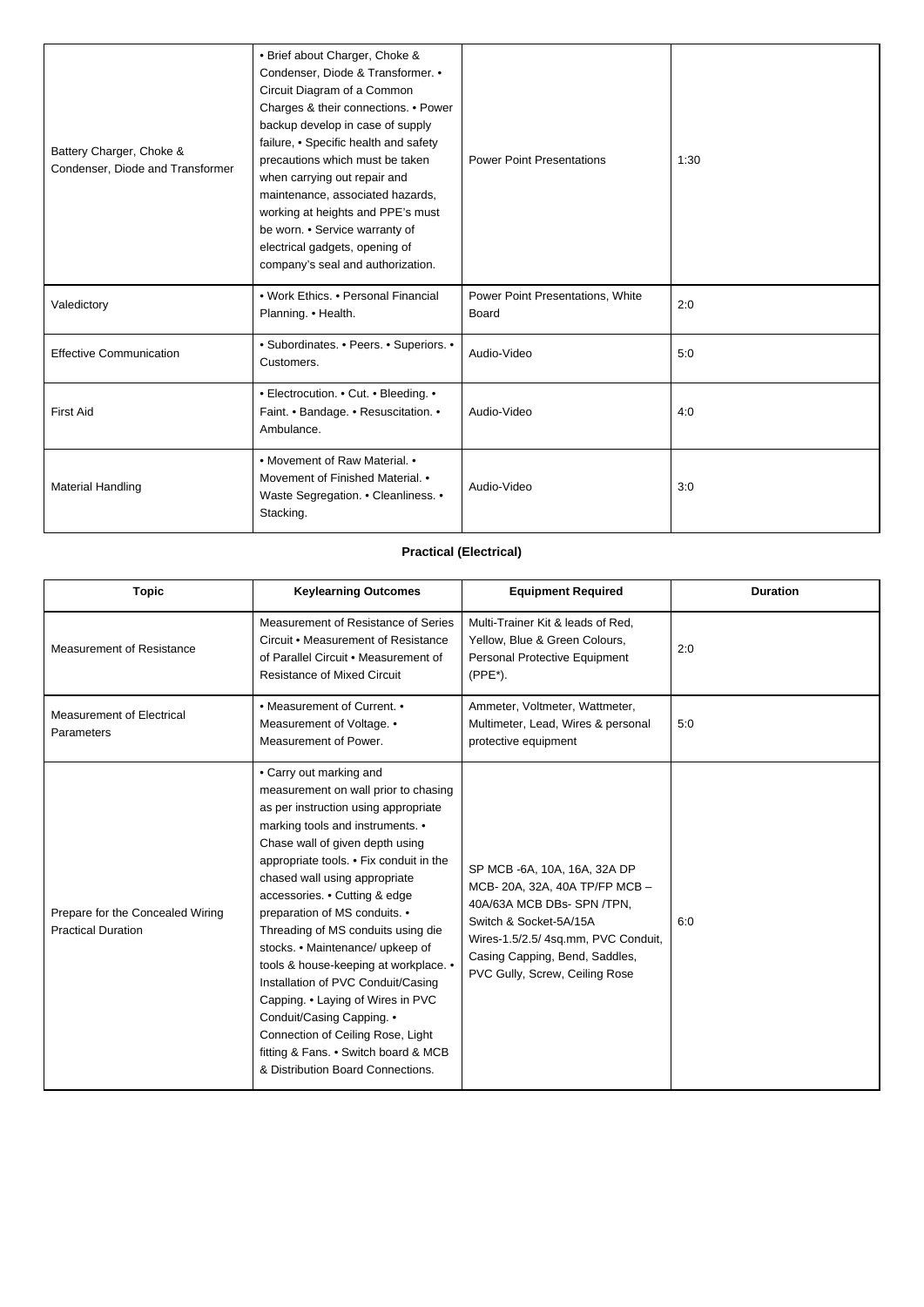| Maintenance and Repair of house<br>hold gadgets Tube light, Ceiling Fan,<br>Regulator | • Ensure presence of appropriate<br>devices for isolating and switching. •<br>Ensure preventive maintenance,<br>regular cleaning, oiling, greasing of<br>household gadgets like fans, Tube<br>lights etc. • Check connection of<br>equipment and status of tripping<br>device. • Ensure regular maintenance<br>of FL tube starters & chokes. •<br>Ensure preventive maintenance,<br>regular cleaning, oiling, greasing of<br>household gadgets like fans, Tube<br>light etc. • Tube light Connection &<br>Measurement of Lux. • Installation of<br>Ceiling Fan. • Main & Auxiliary<br>Winding Connection of a fan. •<br>Connection of Condenser. •<br>Connection of Regulator. . Continuity<br>testing of above house hold gadgets. | Tube Lights, Lux meter & Wires,<br>Ceiling Fan, Regulators, Multimeter,<br>Personal Protective Equipment<br>(PPE*).   | 6:0 |
|---------------------------------------------------------------------------------------|-------------------------------------------------------------------------------------------------------------------------------------------------------------------------------------------------------------------------------------------------------------------------------------------------------------------------------------------------------------------------------------------------------------------------------------------------------------------------------------------------------------------------------------------------------------------------------------------------------------------------------------------------------------------------------------------------------------------------------------|-----------------------------------------------------------------------------------------------------------------------|-----|
| Maintenance and Repair of house<br>hold gadgets                                       | • Ensure presence of appropriate<br>devices for isolating and switching. •<br>Check connection of equipment and<br>status of tripping device. • Ensure<br>regular maintenance of Electric Iron<br>(Normal & Automatic) & Heater. •<br>Understand material used to make<br>various types of heating elements like<br>Nichrome, Kanthal, Eureka etc.,<br>various shape, size and capacity of<br>heating elements according to<br>applications and usages. •<br>Understand types of thermal<br>insulations used in above items like<br>Mica, Asbestos, Ceramics,<br>Glass-Wool etc. • Understand about<br>timers, thermal relays and bimetallic<br>strips. • Continuity Testing of Iron and<br>Heater                                  | Normal Iron, Automatic Iron,<br>Multimeter & Lead Wires, Electric<br>Heater, Personal Protective<br>Equipment (PPE*). | 6:0 |
| Demonstration and Practical on<br>Charger                                             | • Ensure all electrical connections as<br>per specification, measure and record<br>DC/AC voltages and currents and<br>identify the faults in the system. •<br>Connection of Diodes (Half Wave,<br>Full Wave or Bridge Connection). .<br>Connection of Chokes, Condenser,<br>Transformer . Testing of Continuity. .<br>Testing for Charging of Batteries. •<br>Take adequate precautionary<br>measures while handling electrical<br>system adhering to relevant health<br>and safety standards.                                                                                                                                                                                                                                      | Battery, Choke & Condenser, Diode,<br>Transformer, Personal Protective<br>Equipment (PPE*).                           | 6:0 |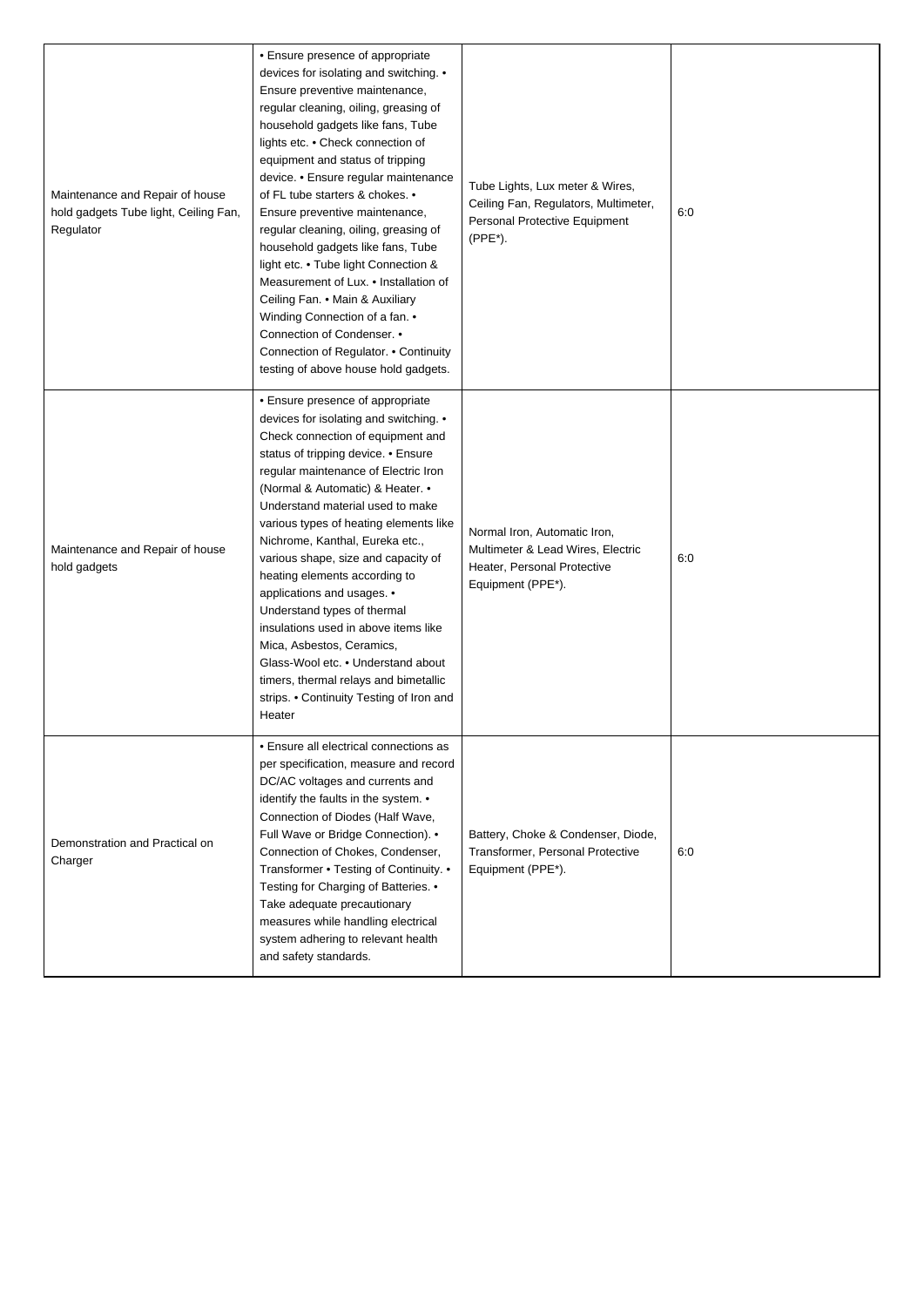| Maintenance and Repair of house<br>hold gadgets Table Fan, Desert/<br>Room Cooler | • Ensure presence of appropriate<br>devices for isolating and switching •<br>Ensure preventive maintenance,<br>regular cleaning, oiling, greasing of<br>household gadgets like Table fans,<br>desert cooler/ Room Cooler etc. •<br>Check connection of equipment and<br>status of tripping device • Operate<br>principle of single phase motor,<br>various types of motors like self-<br>start, capacitor start, capacitor run,<br>universal motors and their<br>applications and functions of<br>condenser • Various parts of motors,<br>pumps and their functions like ball<br>bearings, cooling fans and bushes •<br>Connection of Table Fan & Desert<br>/Room Cooler . Continuity testing of<br>above appliances                                                                                                                                                                                                                                                                                                                                       | Table Fan & Desert / Room Cooler,<br>Multimeter & Lead Wires, personal<br>protective equipment (PPE*).                                                    | 5:0 |
|-----------------------------------------------------------------------------------|------------------------------------------------------------------------------------------------------------------------------------------------------------------------------------------------------------------------------------------------------------------------------------------------------------------------------------------------------------------------------------------------------------------------------------------------------------------------------------------------------------------------------------------------------------------------------------------------------------------------------------------------------------------------------------------------------------------------------------------------------------------------------------------------------------------------------------------------------------------------------------------------------------------------------------------------------------------------------------------------------------------------------------------------------------|-----------------------------------------------------------------------------------------------------------------------------------------------------------|-----|
| Maintenance and Repair of house<br>hold gadgets Ceiling Fan Motor                 | • Ensure presence of appropriate<br>devices for isolating and switching. •<br>Ensure preventive maintenance,<br>regular cleaning, oiling, greasing of<br>Motor etc. • Check connection of<br>equipment and status of device. •<br>Operate principle of single phase<br>motor, various types of motors like<br>self- start, capacitor start, capacitor<br>run, universal motors and their<br>applications and functions of<br>condenser. • Various parts of motors<br>and their functions like ball bearings<br>and bushes. • Check insulation<br>resistance of motor winding with live<br>conductors to earth and between live<br>conductors. • Check for working<br>condition of fuses/ circuit breakers<br>and all wires/cables for loose<br>connections. • Winding of a Ceiling<br>Fan. • Overhauling of a Ceiling Fan. •<br>Provision of Split Pin. . Continuity<br>Testing of a Fan. • Testing of Speed<br>of a Fan. • Understand that if reason<br>of error is not clear, do not try to fix<br>anything and call OEM repair and<br>maintenance team. | Ceiling Fan, Copper wire for Winding,<br>Multimeter, Bearing, Condenser,<br>Speedometer, Personal Protective<br>Equipment (PPE*).                         | 5:0 |
| Maintenance & Repair of a Starter                                                 | • Ensure presence of appropriate<br>devices for isolating and switching. •<br>Ensure preventive maintenance of<br>Starter. • Check connection of<br>equipment and status of tripping<br>device. • Check for working condition<br>of fuses, circuit breakers and all<br>cables for loose connections. • Verify<br>system grounding and measure<br>insulation resistance. • Connection of<br>Power Circuit & Control Circuit. •<br>Cleaning of Contactors, Push<br>buttons. • Testing of Over- load<br>Relay. . DOL Starter connection. .<br>Measurement of Starting Current. •<br>Measurement of Running Current. •<br>Continuity testing of above item. •<br>Understand that if reason of error is<br>not clear, do not try to fix anything<br>and call OEM repair and<br>maintenance team.                                                                                                                                                                                                                                                                | Single Phase Induction Motor (2HP),<br>DOL Starter, Clamp Meter, Voltmeter,<br>Ammeter, Wattmeter, MCB DB,<br>Personal Protective Equipment<br>$(PPE*)$ . | 6:0 |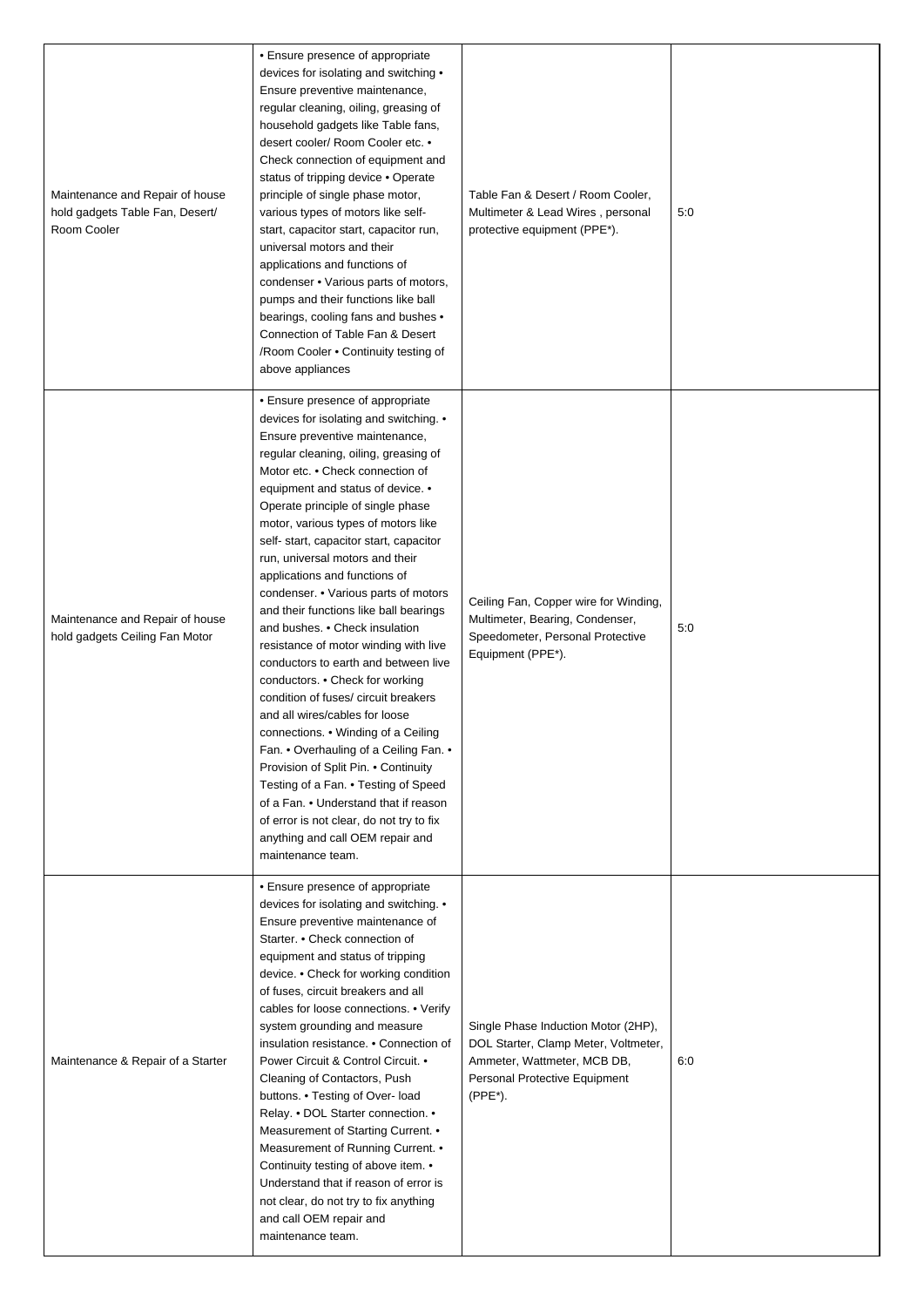| Prepare for Staircase and Godown<br>Wiring             | • Carry out marking and<br>measurement on wall prior to chasing<br>as per instruction using appropriate<br>marking tools and instruments •<br>Chase wall of given depth using<br>appropriate tools . Fix conduit in the<br>chased wall using appropriate<br>accessories . Cutting and edge<br>preparation of MS conduits •<br>Threading of MS conduits using die<br>stocks • Maintenance/ upkeep of<br>tools and house-keeping at<br>workplace . Switch board Connection<br>• Installation of PVC Conduit/Casing<br>Capping • Laying of Wires in PVC<br>Conduit/Casing Capping .<br>Connection of Ceiling Rose, Light<br>fitting . Connection of Stair Case<br>Wiring • Connection of Godown<br>Wiring . Connection of Lamps .<br><b>Testing of Continuity</b> | Switch -5A, 2-Way<br>Switch-5A, Wires-1.5 sq.mm, PVC<br>Conduit, Casing Capping, Bend,<br>Saddles, PVC Gully, Screw, Ceiling<br>Rose, Personal Protective Equipment<br>$(PPE*)$ . | 6:0 |
|--------------------------------------------------------|----------------------------------------------------------------------------------------------------------------------------------------------------------------------------------------------------------------------------------------------------------------------------------------------------------------------------------------------------------------------------------------------------------------------------------------------------------------------------------------------------------------------------------------------------------------------------------------------------------------------------------------------------------------------------------------------------------------------------------------------------------------|-----------------------------------------------------------------------------------------------------------------------------------------------------------------------------------|-----|
| Demonstration & Practical on<br>Inverter, UPS, Battery | • Preventative maintenance of<br>UPS/Inverter and batteries. • Ensure<br>all electrical connections as per<br>specification, measure and record<br>DC/AC voltages and currents and<br>identify the faults in the system. •<br>Trickle charging, checking of battery<br>status and their schedule checkups. •<br>Connection of Cells/ Batteries. •<br>Connection of UPS/Inverter. • Battery<br>Connection & Charging of Batteries. .<br>Take adequate precautionary<br>measures while handling electrical<br>system adhering to relevant health<br>and safety standards.                                                                                                                                                                                        | Inverter/UPS, Batteries, Chargers,<br>Wires, Multimeter, Personal<br>Protective Equipment (PPE*).                                                                                 | 6:0 |

| <b>Trade Name</b> | <b>Description</b>                                                          | <b>Duration (Days)</b> |
|-------------------|-----------------------------------------------------------------------------|------------------------|
| Welding           | Theory and practical session to give technical<br>training in Welding trade | 18                     |

#### **Theory (Welding)**

| Topic                                                          | <b>Keylearning Outcomes</b>                                                                                                                                                                                                                                                                                                                                                                                                                                   | <b>Equipment Required</b>  | <b>Duration</b> |
|----------------------------------------------------------------|---------------------------------------------------------------------------------------------------------------------------------------------------------------------------------------------------------------------------------------------------------------------------------------------------------------------------------------------------------------------------------------------------------------------------------------------------------------|----------------------------|-----------------|
| Registration of participants                                   | • COVID Declaration • Participants<br>Profile • Describe the role of a<br>welding technician                                                                                                                                                                                                                                                                                                                                                                  | Presentations, White Board | 2:0             |
| Orientation Programme &<br>Introduction about Entrepreneurship | • Describe the role and<br>responsibilities of a Welding<br>Technician Level Basic • Describe<br>safety requirements for equipment,<br>auto components and aggregates. •<br>Describe safety, health policies and<br>regulations at the workplace. •<br>Entrepreneur, Entrepreneurship and<br>Enterprise • Types of<br>Entrepreneurship • Importance of<br>Entrepreneurship • Entrepreneurship<br>Opportunities & Challenges • Startup<br>Business • Cash Flow | Presentations, White Board | 2:0             |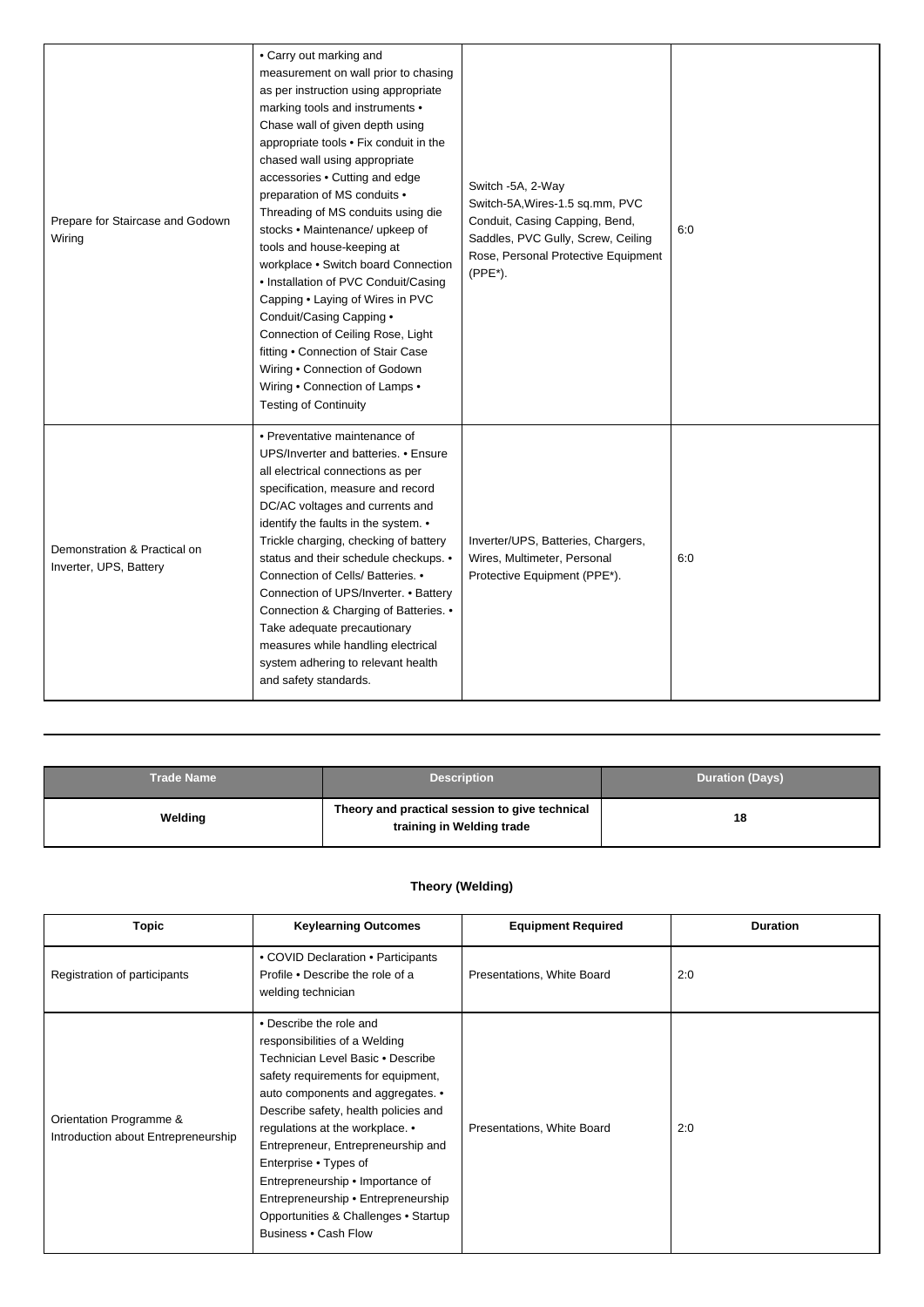| Welding safety & Knowledge about<br><b>PPEs</b> | • What is Safety • Awareness about<br>General Safety . Welding Safety .<br>Use of PPEs • Advantages of Safety •<br>Cover the equipment so that there is<br>limited contact with dust and<br>moisture. • Clean the working area<br>under the process regularly to create<br>a healthy, clean and safe working<br>environment. • Clean the equipment<br>and process auxiliaries regularly to<br>remove any dust, moisture, waste<br>material which would have got<br>collected on the equipment. • Identify<br>potential hazards at the work site<br>while engaging in a maintenance<br>activity and take appropriate action. •<br>Identify activities which can cause<br>potential injury through sharp objects,<br>burns, fall, electricity, gas leakages,<br>radiation, poisonous fumes,<br>chemicals, loud noise. • Describe the<br>safety procedures (firefighting, first<br>aid) to be followed within the<br>organization. • Describe the various<br>types of PPE and their usage. •<br>Operate the machine using the<br>recommended Personal Protective<br>Equipment (PPE). • Maintain a clean<br>and safe working environment near<br>the workplace and ensure there is no<br>spillage of chemicals, production<br>waste, oil, solvents etc. • Ensure the<br>work area, tools, equipment and<br>materials are clean. • Do's & Don't's | Presentations, White Board, Personal<br>Protective Equipment (PPE*).<br>Demonstration                | 3:0 |
|-------------------------------------------------|----------------------------------------------------------------------------------------------------------------------------------------------------------------------------------------------------------------------------------------------------------------------------------------------------------------------------------------------------------------------------------------------------------------------------------------------------------------------------------------------------------------------------------------------------------------------------------------------------------------------------------------------------------------------------------------------------------------------------------------------------------------------------------------------------------------------------------------------------------------------------------------------------------------------------------------------------------------------------------------------------------------------------------------------------------------------------------------------------------------------------------------------------------------------------------------------------------------------------------------------------------------------------------------------------------------------------------------------|------------------------------------------------------------------------------------------------------|-----|
| Introduction of welding<br>(SMAW/GMAW/GTAW)     | • Definition of Welding • Explain<br>different types of welding processes<br>and associated equipment. •<br>Importance of Welding . Uses of<br>Welding • Clean the surface of the<br>electrodes and the welding gun to<br>remove dust and any other impurities<br>by collaborating with the helper. •<br>Clean other welding machine<br>auxiliaries (Welding Transformer,<br>Gas Discharge unit, Flux wire) before<br>the initiation of the welding process. •<br>Set up the welding apparatus as per<br>the selected welding process, the<br>internal operating procedures and the<br>setting standards for the machine.                                                                                                                                                                                                                                                                                                                                                                                                                                                                                                                                                                                                                                                                                                                    | Presentations, White Board, Personal<br>Protective Equipment (PPE*).                                 | 2:0 |
| Welding equipments & machines<br>(SMAW)         | What is Welding Equipments • Types<br>of Welding Machines - Transformer,<br>AC / DC Machine, Rectifier, Inverter<br>Base Machines, CC/CV modes .<br>Accessories - Electrode Holder,<br>Cable, Lugs, Wire Brush, Chipping<br>hammer etc. • Duty Cycle of Welding<br>Machines, Power Factor . Codal Life<br>of Welding Machine                                                                                                                                                                                                                                                                                                                                                                                                                                                                                                                                                                                                                                                                                                                                                                                                                                                                                                                                                                                                                 | Presentations, White Board, Personal<br>Protective Equipment (PPE*),<br>Demonstration of accessories | 2:0 |
| Type of welding joints & Edge<br>preparation    | • List the features of different types of<br>joints. • Butt Joint • 'T' Joint • Lap<br>Joint . Corner Joint . Edge Joint .<br>Type of Groove . Explain the basic<br>principles of geometry and drawing.                                                                                                                                                                                                                                                                                                                                                                                                                                                                                                                                                                                                                                                                                                                                                                                                                                                                                                                                                                                                                                                                                                                                      | Presentations, White Board, Personal<br>Protective Equipment (PPE*).                                 | 2:0 |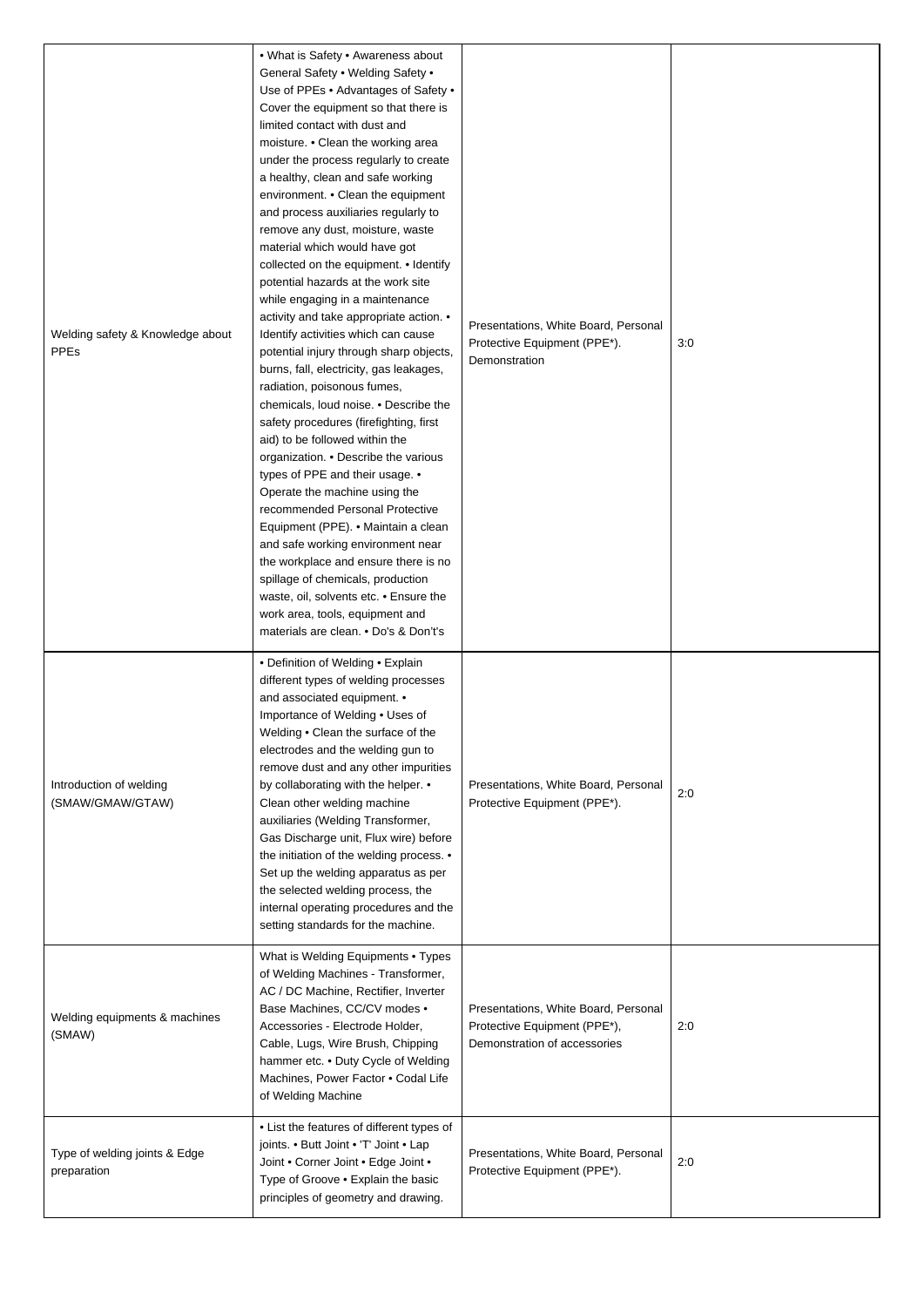| Welding positions                                               | • Down Hand • Horizontal • Vertical •<br>Overhead • 5G Position (Pipe<br>Welding) • 6G Position (Pipe<br>Welding)                                                                                                                                                                                                                                                                                                                                                                                                                                                                                                                                                                                                                                                                                                                                                    | Training Kit (Presentations, White<br>Board), personal protective<br>equipment (PPE*). | 2:0 |
|-----------------------------------------------------------------|----------------------------------------------------------------------------------------------------------------------------------------------------------------------------------------------------------------------------------------------------------------------------------------------------------------------------------------------------------------------------------------------------------------------------------------------------------------------------------------------------------------------------------------------------------------------------------------------------------------------------------------------------------------------------------------------------------------------------------------------------------------------------------------------------------------------------------------------------------------------|----------------------------------------------------------------------------------------|-----|
| Welding consumables                                             | • What is Welding Consumables •<br>Electrodes • Type of Electrode •<br>Classification & Codification of<br>Electrode • Type of Electrode Coating<br>• Composition of Electrode • Coating<br>Factor & Deposition Rate of<br>Electrode . Storage & Handling of<br>Welding Consumable . Identify the<br>various welding parameters like<br>temperature, pressure, electrode<br>type, electrode distance (gap),<br>Welding current, voltage, process<br>time etc. before starting the welding<br>process. • Select the correct type of<br>electrode in terms of electrode<br>material and thickness, filler material<br>and flux which will be required for the<br>selected welding process before the<br>initiation of the welding process.                                                                                                                             | Presentations, White Board, Personal<br>Protective Equipment (PPE*).                   | 2:0 |
| Precautions in Welding (Before, After<br>& During) & Inspection | • Describe different cleaning methods<br>for electrodes, metal surfaces etc. •<br>Dry Electrode . Tacking & Clamping<br>Before welding . Cleaning of Weld<br>Bead after every pass (Interpass<br>Cleaning) • Slag Removal • Spatter<br>Cleaning • Brief Introduction of<br>Destructive & Non Destructive Test .<br>Visual Inspection . Clean the surface<br>of the metal parts (work pieces)<br>which need to be joined. • Remove<br>any extra material, sharp edges etc.<br>which might impact the final welded<br>product by using chippers, grinders<br>etc. • Ensure that the dimensions of<br>the work pieces available on the<br>welding line are as per the product<br>drawing/ sketches available with the •<br>Operator. • Explain how to use<br>measuring instruments like vernier<br>calipers, micrometer.                                                | Presentations, White Board, Personal<br>Protective Equipment (PPE*).                   | 2:0 |
| Welding Defects, causes & remedies                              | . What is Welding Defects . Defects<br>& Discontinuities . Classification of<br>Welding Defects . Explain the impact<br>of various physical parameters like<br>temperature, pressure, electrode<br>distance on the properties of final<br>output product like durability, ductility,<br>surface feel etc. • Different Welding<br>Defects - Cusses & Remedies •<br>Identify quality defects in work<br>pieces. • Discard the pieces which<br>are beyond repair. • Explain the<br>methods which can repair pieces with<br>minor defects such as cutting,<br>shearing, hammering, drilling etc. •<br>Repair the pieces which need minor<br>modifications/rework. • Rectify minor<br>defects like excess slag, shape<br>deformation, sharp edges, rough<br>surfaces, grooves, holes etc. By<br>Fettling, chipping, cutting, sawing,<br>filling, shearing, hammering etc. | Presentations, White Board, Personal<br>Protective Equipment (PPE*).                   | 2:0 |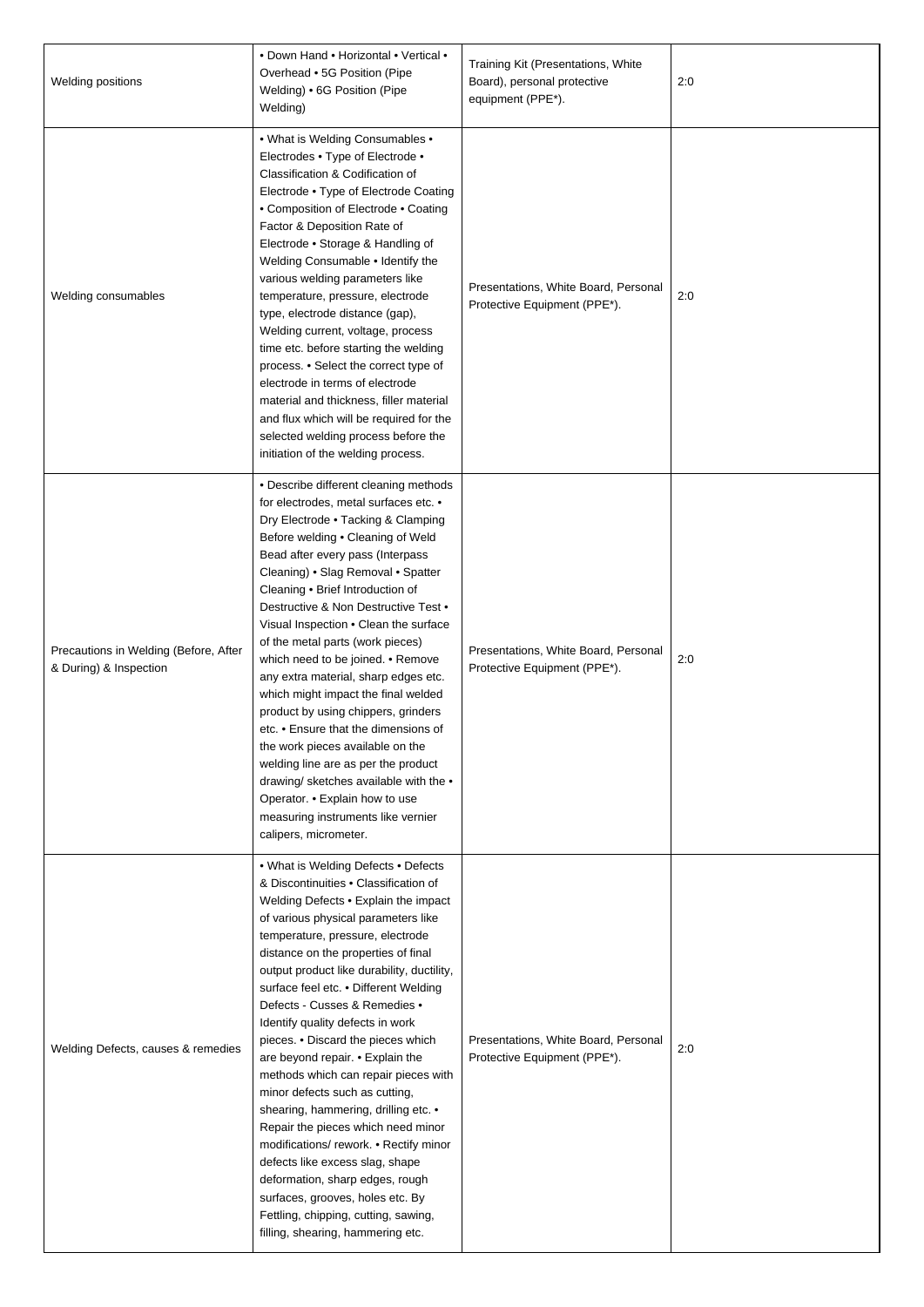| Knowledge about Oxy Acetylene Gas<br>cutting | • Principal of Gas Cutting Procedure •<br>Gas Cutting Plant & Equipments .<br>Classification of Flams . Efficiency of<br>Gas Cutting . Gas Cutting Safety &<br>Tips • Gas Cutting PPEs | Presentations, White Board, Personal<br>Protective Equipment (PPE) | 2:0 |
|----------------------------------------------|----------------------------------------------------------------------------------------------------------------------------------------------------------------------------------------|--------------------------------------------------------------------|-----|
| <b>Financial Management</b>                  | • Financial Management • Resources<br>/ Fund availability by Bank                                                                                                                      | Presentations, White Board                                         | 2:0 |
| Doubt Clearing                               | • Feed Back • Group discussion                                                                                                                                                         | Presentations, White Board                                         | 2:0 |
| Valedictory                                  | • Work Ethics • Personal Financial<br>Planning • Health                                                                                                                                | Presentations, White Board                                         | 2:0 |
| <b>Effective Communication</b>               | Subordinates . Peers . Superiors .<br>Customers                                                                                                                                        | Audio-Video                                                        | 5:0 |
| <b>First Aid</b>                             | • Electrocution • Cut • Bleeding •<br>Faint • Bandage • Resuscitation •<br>Ambulance                                                                                                   | Audio-Video                                                        | 4:0 |
| <b>Material Handling</b>                     | • Movement of Raw Material •<br>Movement of Finished Material •<br>Waste Segregation • Cleanliness •<br>Stacking                                                                       | Audio-Video                                                        | 3:0 |

## **Practical (Welding)**

| <b>Topic</b> | <b>Keylearning Outcomes</b>      | <b>Equipment Required</b>              | <b>Duration</b> |
|--------------|----------------------------------|----------------------------------------|-----------------|
| Practical    | • Arc Formation • Arc Stability  | SMAW Welding Machine and<br>Electrodes | 5:0             |
| Practical    | • Learning Beading (12 mm Plate) | SMAW Welding Machine and<br>Electrodes | 5:0             |
| Practical    | • Learning Beading (12 mm Plate) | SMAW Welding Machine and<br>Electrodes | 5:0             |
| Practical    | • Learning Buildup (12 mm Plate) | SMAW Welding Machine and<br>Electrodes | 9:0             |
| Practical    | • Butt Joint (5 mm Plate)        | SMAW Welding Machine and<br>Electrodes | 10:0            |
| Practical    | • Butt Joint (5 mm Plate)        | SMAW Welding Machine and<br>Electrodes | 5:0             |
| Practical    | • 'T' Joint (5 mm Plate)         | SMAW Welding Machine and<br>Electrodes | 15:0            |
| Practical    | • Gas cutting Practical          | Oxy Acetylene Gas Cutting Plant        | 5:0             |

| <b>Trade Name</b> | <b>Description</b>                                                            | <b>Duration (Days)</b> |
|-------------------|-------------------------------------------------------------------------------|------------------------|
| <b>Machinist</b>  | Theory and practical session to give technical<br>training in Machinist trade | 18                     |

## **Theory (Machinist)**

| $\overline{\phantom{a}}$<br>Topic | ົ°າrninu .<br><b>Outcomes</b><br>۱٬۱۵ | nuirec | ано |
|-----------------------------------|---------------------------------------|--------|-----|
|-----------------------------------|---------------------------------------|--------|-----|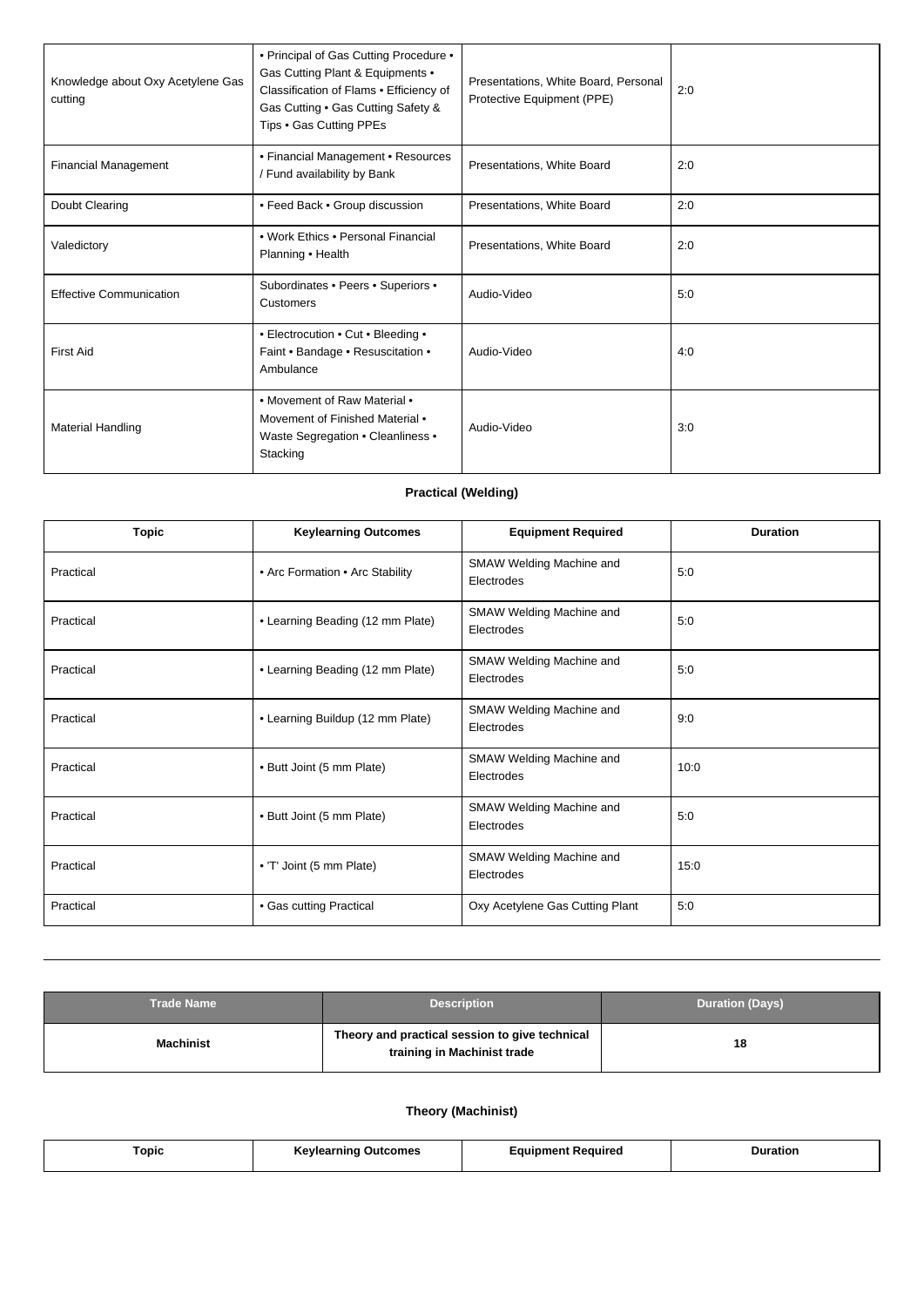| Lathe Machine                                                   | • Introduction of Lathe Machine •<br>Parts and their purpose •<br>Chucks-Type and their advantages &<br>disadvantages . Feed Mechanism .<br>Application of Lathe Machine                                                                                                                                                                                                                                                                                        | (Presentations, Trainer Guide), Lathe<br>machine, MS Round bar, cutting<br>tools, measuring tools, Personal<br>Protective Equipment (PPEs)*.                           | 2:0 |
|-----------------------------------------------------------------|-----------------------------------------------------------------------------------------------------------------------------------------------------------------------------------------------------------------------------------------------------------------------------------------------------------------------------------------------------------------------------------------------------------------------------------------------------------------|------------------------------------------------------------------------------------------------------------------------------------------------------------------------|-----|
| Vertical Milling Machine                                        | Introduction of Vertical Milling<br>Machine . Parts and their purpose .<br>Importance of Milling Machine .<br>Application of Vertical Milling<br>Machine                                                                                                                                                                                                                                                                                                        | (Presentations, Trainer Guide)                                                                                                                                         | 2:0 |
| Registration of participants                                    | • Covid Declaration • Participants<br>Profile • Describe the role of a<br>Machine technician                                                                                                                                                                                                                                                                                                                                                                    | <b>White Board</b>                                                                                                                                                     | 2:0 |
| Orientation Programme &<br>Introduction about Entrepreneurship  | • Describe the role and<br>responsibilities of a Machine<br>Technician Level Basic • Describe<br>safety requirements for equipments,<br>auto components and aggregates. •<br>Describe safety, health policies and<br>regulations at the work place. •<br>Entrepreneur, Entrepreneurship and<br>Enterprise . Types of<br>Entrepreneurship • Importance of<br>Entrepreneurship • Entrepreneurship<br>Opportunities & Challenges . Startup<br>Business . Cash Flow | (Presentations, Trainer Guide).                                                                                                                                        | 2:0 |
| Machine safety & Knowledge about<br><b>PPEs Theory Duration</b> | • What is Safety • Awareness about<br>General Safety • Machine Safety •<br>Use of PPEs . Advantages of Safety .<br>Safety signs for Danger, Warning and<br>Cautions. • Do's & Don'ts                                                                                                                                                                                                                                                                            | (Presentations, Trainer Guide),<br>Personal Protective Equipment<br>(PPEs)*.                                                                                           | 2:0 |
| Introduction of Machining process                               | • Definition of Machine • Explain<br>different types of Machining<br>processes and associated tools &<br>equipments • Importance of<br>Machining . Uses of Machining                                                                                                                                                                                                                                                                                            | (Presentations, Trainer Guide),<br>Personal Protective Equipment<br>(PPEs)*.                                                                                           | 2:0 |
| Measuring units                                                 | Introduction - Measurement • M.K.S.<br>units • C.G.S. units • F.P.S. units •<br>S.I. units . Conversion of units                                                                                                                                                                                                                                                                                                                                                | (Presentations, Trainer Guide),<br>Measuring Instruments (i.e. steel rule,<br>measuring tape etc.) Personal<br>Protective Equipment (PPEs)*.                           | 2:0 |
| <b>Basic Concept of Engineering</b><br>Drawing                  | • Types of lines and their Uses •<br>Basic Concept of Quadrants and their<br>sign . What is Projection . Types of<br>Projection. . Drawing Symbol and<br>their meaning                                                                                                                                                                                                                                                                                          | (Presentations, Trainer Guide),<br>Paper, Pencil, scale & eraser, Mini<br>drafter drawing instruments, Personal<br>Protective Equipment (PPEs)*.                       | 2:0 |
| Basic measuring tools                                           | • Steel Rule. • Vernier Caliper (i)<br>Parts and purpose (ii) Least Count<br>(iii) How to read & take<br>Measurement. (iv) Importance of<br>Accuracy and Precision . Micrometer<br>(i) Parts and purpose (ii) Least Count<br>(iii) How to read & take<br>Measurement. (iv) Importance of<br>Accuracy and Precision                                                                                                                                              | (Presentations, Trainer Guide), Steel<br>Rule. Vernier Caliper, Micrometer,<br>Personal Protective Equipment<br>(PPEs)*.                                               | 2:0 |
| <b>Drilling Machine</b>                                         | Introduction. . Working Principle. .<br>How to make a hole in work piece. (i)<br>Selection of drill. (ii) Use of Drill<br>Chuck and Chuck Key. (iii) Use of<br>Taper Sleeve & Socket. (iv)Use of<br>drift.                                                                                                                                                                                                                                                      | (Presentations, Trainer Guide),<br>Tri-square, Steel Rule, Scriber,<br>Punch, Hammer, Drill machine, Drill<br>bit, MS plate, Personal Protective<br>Equipment (PPEs)*. | 2:0 |